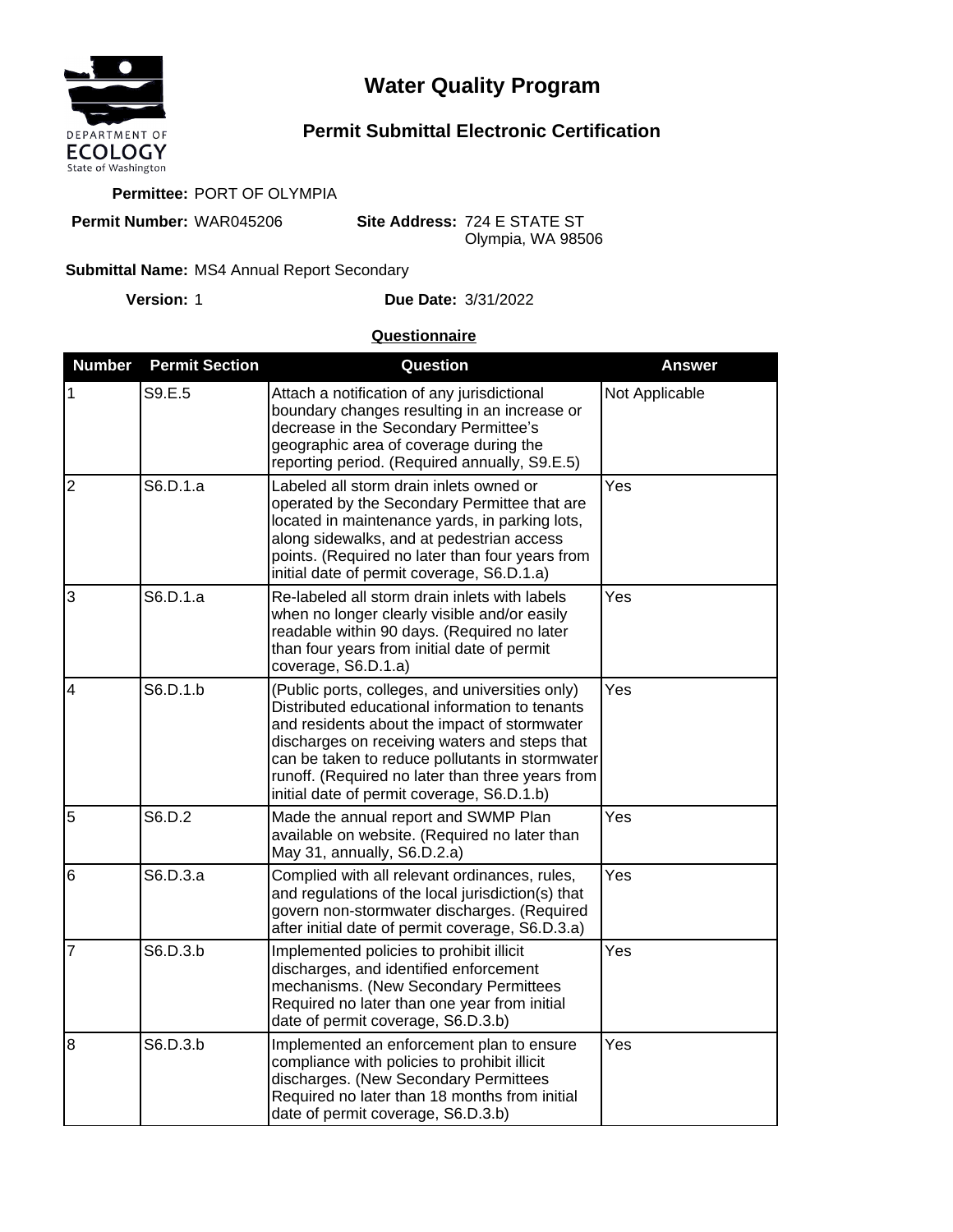| 9  | S6.D.3.c | Developed a map of the storm sewer system<br>showing all known storm drain outfalls,<br>receiving waters, and areas contributing runoff<br>to each outfall. (New Secondary Permittees<br>Required no later than four and one half years<br>from initial date of permit coverage, S6.D.3.c)                     | Yes            |
|----|----------|----------------------------------------------------------------------------------------------------------------------------------------------------------------------------------------------------------------------------------------------------------------------------------------------------------------|----------------|
| 10 | S6.D.3.c | Maintained a map of the MS4 showing all<br>known storm drain outfalls, receiving waters,<br>and areas contributing runoff to each outfall.<br>Made the map available on request to Ecology<br>or others. (Required no later than four and one<br>half years from initial date of permit coverage,<br>S6.D.3.c) | Yes            |
| 11 | S6.D.3.c | Conducted field inspections and visually<br>inspected for illicit discharges at approximately<br>one third of all known MS4 outfalls. (Required<br>no later than two years from initial date of<br>permit coverage, S6.D.3.d)                                                                                  | Yes            |
| 12 | S6.D.3.d | Implemented procedures to identify and<br>remove illicit discharges. (Required no later<br>than two years from initial date of permit<br>coverage, S6.D.3.d)                                                                                                                                                   | Yes            |
| 13 | S6.D.3.d | Attach a summary of each illicit discharge<br>discovered and actions taken to eliminate each<br>of the discharges.                                                                                                                                                                                             | Not Applicable |
| 14 | S6.D.3.d | Implemented a spill response plan that<br>includes coordination with a qualified spill<br>responder. (Required no later than four and<br>one-half years from initial date of permit<br>coverage, S6.D.3.e)                                                                                                     | Yes            |
| 15 | S6.D.3.d | Provided staff training or coordinated with<br>existing training to educate staff on proper<br>BMPs for preventing illicit discharges, including<br>spills as described in S6.D.3.f (Required no<br>later than two years from initial date of permit<br>coverage)                                              | Yes            |
| 16 | S6.D.4   | Complied with all relevant ordinances, rules,<br>and regulations of the local jurisdiction(s) that<br>govern construction phase stormwater pollution<br>prevention activities, if applicable. (Required<br>after initial date of permit coverage, S6.D.4.a)                                                    | Not Applicable |
| 17 | S6.D.4   | Ensured that all applicable construction<br>projects under the functional control of the<br>Secondary Permittee obtained NPDES permit<br>coverage. (Required after initial date of permit<br>coverage, S6.D.4.b)                                                                                               | Not Applicable |
| 18 | S6.D.4.c | Coordinated with local jurisdictions on<br>construction projects owned or operated by<br>other entities that discharge into Secondary<br>Permittee's MS4 as per S6.D.4.c. (Required<br>after initial date of permit coverage)                                                                                  | Not Applicable |
| 19 | S6.D.4.d | Provided training for relevant staff in erosion<br>and sediment control BMPs and requirements,<br>or hired trained contractors to perform the work<br>for all construction projects owned and<br>operated by the Secondary Permittee.<br>(Required after initial date of permit coverage,<br>S6.D.4.d)         | Yes            |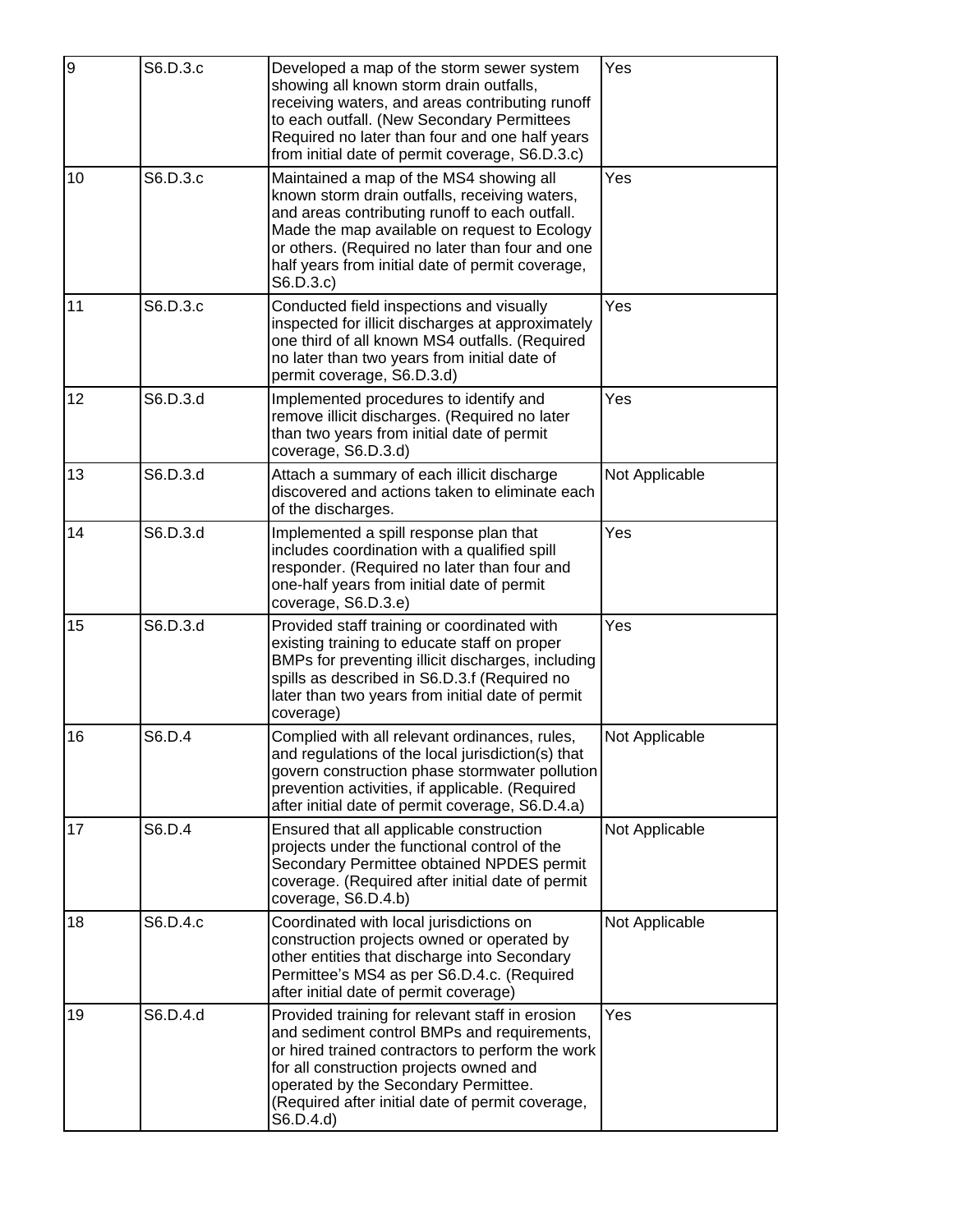| 20 | S5.D.4.c  | Provided access, as requested, for inspection<br>of construction sites under the control of the<br>Secondary Permittee during the land disturbing<br>activity and/or construction period. (Required<br>after initial date of permit coverage, S6.D.4.e)                                                                                                                                          | Yes            |
|----|-----------|--------------------------------------------------------------------------------------------------------------------------------------------------------------------------------------------------------------------------------------------------------------------------------------------------------------------------------------------------------------------------------------------------|----------------|
| 21 | S6.D.5    | Complied with all relevant ordinances, rules,<br>and regulations of the local jurisdiction(s) that<br>govern post-construction stormwater pollution<br>prevention activities, including proper operation<br>and maintenance of the MS4. (Required after<br>initial date of permit coverage date, S6.D.5.a)                                                                                       | Yes            |
| 22 | S6.D.5    | Coordinated with local jurisdiction regarding<br>projects owned or operated by other entities<br>which discharge into the Secondary<br>Permittee's MS4. (Required after initial date of<br>permit coverage, S6.D.5.b)                                                                                                                                                                            | Yes            |
| 23 | S6.D.5.a  | Implemented an Operation and Maintenance<br>program. (New Secondary Permittees<br>Required no later than three years from initial<br>date of permit coverage, S6.D.6.a)                                                                                                                                                                                                                          | Yes            |
| 24 | S6.D.5.b  | Established and implemented maintenance<br>standards for stormwater collection and<br>conveyance systems as described in<br>S6.D.6.a.i. (New Secondary Permittees<br>Required no later than three years from initial<br>date of permit coverage, S6.D.6.a.i)                                                                                                                                     | Yes            |
| 25 | S6.D.6.a  | Conducted spot checks of potentially damaged<br>stormwater treatment and flow control<br>BMPs/facilities after major storms. (New<br>Secondary Permittees Required no later than<br>three years from initial date of permit coverage,<br>S6.D.6.a.i)                                                                                                                                             | Yes            |
| 26 | S6.D.6.a. | Developed and implemented a Stormwater<br>Pollution Prevention Plan (SWPP) for material<br>storage areas, heavy equipment maintenance<br>or storage yards not covered by another<br>NPDES permit that authorizes stormwater<br>discharges associated with the activity. (New<br>Secondary Permittees Required no later than<br>three years from initial date of permit coverage,<br>S6.D.6.a.vi) | Not Applicable |
| 27 | S6.D.6.b  | Have NPDES permit coverage for Industrial<br>Stormwater General Permit for all applicable<br>industrial facilities operated by the Permittee,<br>or another NPDES permit that authorizes<br>surface water discharges associated with the<br>activity. (New Secondary Permittees Required<br>after initial date of permit coverage, S6.D.6.b)                                                     | Not Applicable |
| 28 | S6.D.6.d  | Implemented a program designed to train staff<br>to carry out the Operations and Maintenance<br>plan as described in S6.D.6.d. (Required by<br>three years from initial date of permit coverage)                                                                                                                                                                                                 | Yes            |
| 29 | S7        | Is there an approved Total Maximum Daily<br>Load (TMDL) applicable to stormwater<br>discharges from a MS4 owned or operated by<br>the Permittee? (S7)                                                                                                                                                                                                                                            | Not Applicable |
| 30 | S7        | Complied with the specific requirements<br>identified in Appendix 2. (S7.A)                                                                                                                                                                                                                                                                                                                      | Not Applicable |
| 31 | S7        | Attach status report of TMDL implementation.<br>(S7.A)                                                                                                                                                                                                                                                                                                                                           | Not Applicable |